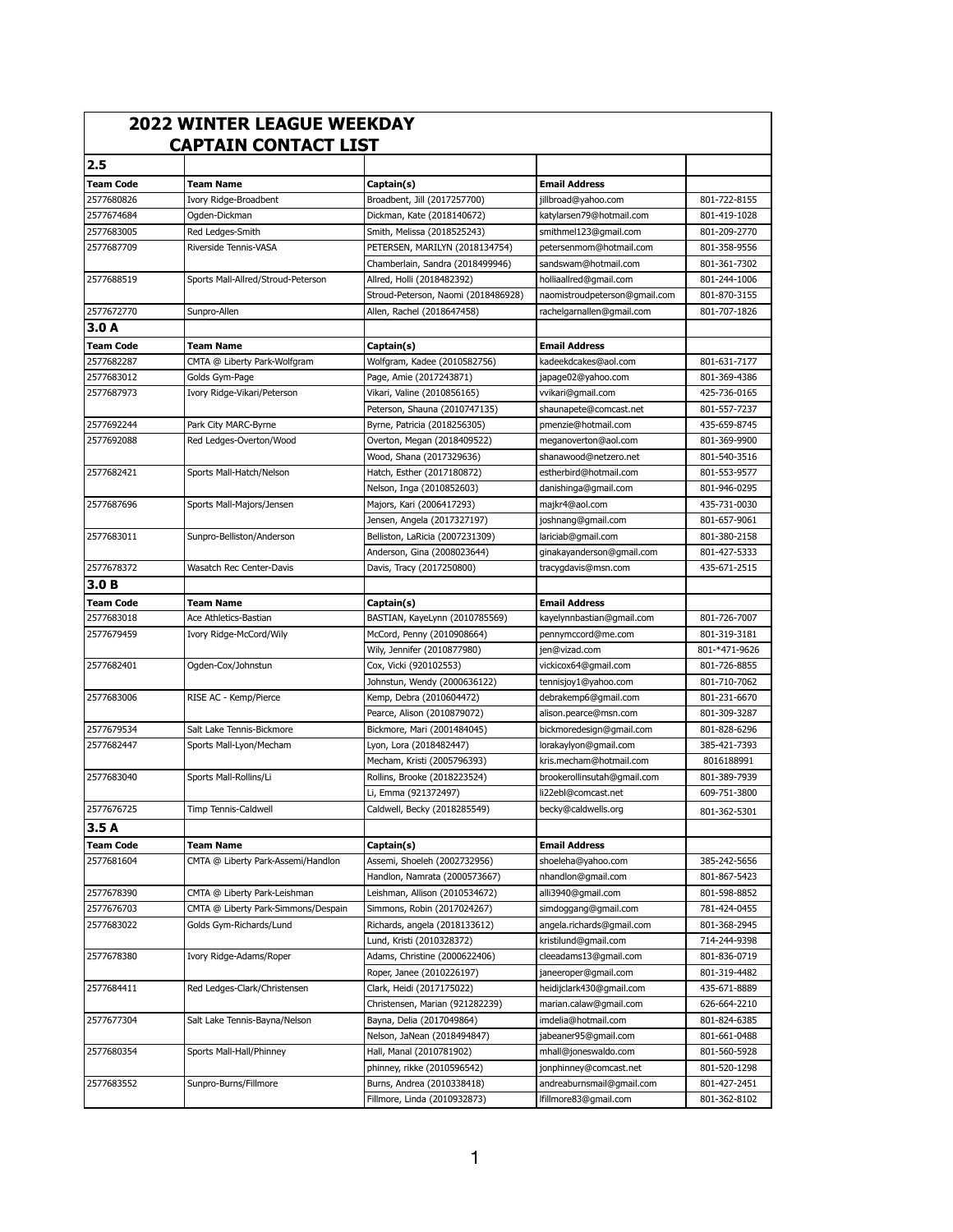| 2577674499               | Sunpro-Westover/Barber              | Westover, Raquel (2003099064)    | raqurlwestover@gmail.com       | 801-592-6328 |
|--------------------------|-------------------------------------|----------------------------------|--------------------------------|--------------|
|                          |                                     | barber, carolyn (920477273)      | carolyn.barber6@gmail.com      | 214-551-4920 |
| 3.5B                     |                                     |                                  |                                |              |
| <b>Team Code</b>         | Team Name                           | Captain(s)                       | <b>Email Address</b>           |              |
| 2577683542               | Ace Athletics-Goaslind              | Goaslind, Deanne (2008806670)    | deanneback@gmail.com           | 801-499-7058 |
| 2577677308               | CMTA @ Liberty Park-Swensen/Sampson | Swensen, Katie (2010859325)      | katiejarman@gmail.com          | 801-708-2916 |
|                          |                                     | Sampson, Gretel (2010773088)     | gretelsampson@yahoo.com        | 801-842-9303 |
| 2577676971               | Ivory Ridge-Allen/Madsen            | Allen, Amy (2010227023)          | amygallen@gmail.com            | 801-400-3977 |
|                          |                                     | Madsen, Cyndi (11761229)         | cyndimadsen@gmail.com          | 801-722-9371 |
| 2577682441<br>2577683485 | Ogden-Love/Miller                   | Love, Sarah (2010695426)         | jsalove@gmail.com              | 801-425-9921 |
|                          |                                     | Miller, Danna (2010749218)       | danna.miller@ymail.com         | 801-856-7625 |
|                          | RISE AC-Mower/Longson               | Mower, Nikki (2010314287)        | jnmower@gmail.com              | 801-541-3571 |
| 2577683036               |                                     | Longson, Juliette (2003865982)   | jclongson@gmail.com            | 801-440-6068 |
|                          | Salt Lake Tennis-Cracroft/Hall      | Cracroft, Marilee (919504373)    | grandmarec@yahoo.com           | 801-815-6336 |
|                          |                                     | Hall, Becky (2010599640)         | bhallksl@msn.com               | 801-451-7777 |
| 2577682409               | Sports Mall-Henderson/Knowlton      | Henderson, DeeAnn (2017286304)   | henderson3096@msn.com          | 801-554-5317 |
|                          |                                     | Knowlton, Debra (2010543784)     | dmknowlton@gmail.com           | 801-520-9574 |
| 2577675288               | Sunpro-Parker/Koehle                | Parker, Kristi (2010653882)      | kriskristi@msn.com             | 801-628-4331 |
|                          |                                     | Koehle, Katri (2010624614)       | katrikoehle@yahoo.com          | 814-874-7281 |
| 4.0 A                    |                                     |                                  |                                |              |
|                          |                                     |                                  |                                |              |
| <b>Team Code</b>         | <b>Team Name</b>                    | Captain(s)                       | <b>Email Address</b>           |              |
| 2577677311               | CMTA @ Liberty Park-Young/Swensen   | Young Anne (2018146635)          | catherineyoungfamily@gmail.com | 801-209-6328 |
|                          |                                     | Swensen, Katie (2010859325)      | katiejarman@gmail.com          | 801-708-2916 |
| 2577680848               | Ivory Ridge-Willardson              | Willardson, Trista (2010697682)  | trista.willardson@yahoo.com    | 801-573-1339 |
| 2577683003               | Park City MARC-Greenhalgh/Brooks    | Greenhalgh, Sherree (11385208)   | sherreegh@yahoo.com            | 435-640-5586 |
|                          |                                     | Brooks, Renae (922732196)        | brooks.renae@gmail.com         | 206-778-3301 |
| 2577682418               | Sports Mall-Kasteler/Affleck        | Kasteler, Tiffany (11596059)     | tiffk5@comcast.net             | 801-231-3749 |
|                          |                                     | Affleck, Kristel (2006761096)    | theafflecks@hotmail.com        | 801-633-6754 |
| 2577682412               | Sports Mall-Romney/Adamson          | Romney, Carolee (2010096696)     | caroleeromney@msn.com          | 801-842-3787 |
|                          |                                     | Adamson, Sandy (2010086587)      | gsadamson@msn.com              | 801-556-0711 |
| 2577676478               | Sunpro-Wilson/Nielson               | Wilson, Karen (2010299623)       | funlovingkaren@aol.com         | 702-326-1452 |
|                          |                                     | Nielson, Karen (2018131210)      | karbearj@hotmail.com           | 801-367-9394 |
| 2577683004               | Wasatch Rec Center-Berg/Hronek      | berg, mandy (2010454530)         | Mandyjberg@yahoo.com           | 916-548-9563 |
|                          |                                     | Hronek, Ann (2005658618)         | anniehronek@hotmail.com        | 435-671-8816 |
| 4.0B                     |                                     |                                  |                                |              |
| <b>Team Code</b>         | <b>Team Name</b>                    | Captain(s)                       | <b>Email Address</b>           |              |
| 2577683020               | Ace Athletics-MacDonald/Jones       | MacDonald, Vickie (919314177)    | vvmacdonald@yahoo.com          | 801-540-6629 |
|                          |                                     | Jones, Kelle (922077701)         | jone00832000@yahoo.com         | 801-726-8087 |
| 2577692252               | RISE AC-Johnson/Cahoon              | Johnson, Amy (2007935979)        | amyj888@gmail.com              | 801-703-8466 |
|                          |                                     | Cahoon, Stacey (2010654496)      | jeppy11@yahoo.com              | 801-671-2554 |
| 2577687701               | Sports Mall-Johnson                 | Johnson, Regina (2010303613)     | rlj1988@gmail.com              | 801-712-8450 |
| 2577682411               | Sports Mall-Warner                  | Warner, Valecia (922476375)      | valeciawarner@gmail.com        | 801-573-5902 |
| 2577685342               | Sunpro-Blackhurst/Mayberry          | Blackhurst, Valerie (1180747012) | valandbrook@yahoo.com          | 801-310-0271 |
|                          |                                     | Mayberry, Lisa (2001780114)      | llmayberr@yahoo.com            | 801-221-5151 |
| 2577682446               | Sunpro-Harlan/Mortensen             | Harlan, Katrina (922777907)      | katrina.harlan@gmail.com       | 801-319-9296 |
|                          |                                     | Mortensen, Kelly (2002099249)    | kelsiemort@hotmail.com         | 801-380-1395 |
| 4.5                      |                                     |                                  |                                |              |
| <b>Team Code</b>         | <b>Team Name</b>                    | Captain(s)                       | <b>Email Address</b>           |              |
| 2577683014               | CMTA @ Liberty Park-Utgaard         | Utgaard, Renee (2010519638)      | renee@whitedotsolutions.com    | 801-550-8903 |
| 2577694395               | Golds Gym-Miller                    | Miller, Paige (11456152)         |                                | 801-885-4959 |
|                          |                                     |                                  | paigehaleymitchell@yahoo.com   |              |
| 2577692434               | Ivory Ridge-Stoner                  | Stoner, Shanda (922670836)       | shandastoner@gmail.com         | 801-541-1436 |
| 2577679532               | Salt Lake Tennis-Kemp               | Kemp, Carlene (11778356)         | carlenekemp1@comcast.net       | 801-915-543  |
| 2577682420               | Sports Mall-Kasteler/Briggs         | Kasteler, Tiffany (11596059)     | tiffk5@comcast.net             | 801-231-3749 |
|                          |                                     | Briggs, Cristie (2006761357)     | ccbriggs2@yahoo.com            | 801-541-5845 |
| 2577692171               | Sunpro-Allen/Mayberry               | Allen, Kaori (2003782403)        | kaoriallen@gmail.com           | 801-319-2847 |
|                          |                                     | Mayberry, Lisa (2001780114)      | llmayberr@yahoo.com            | 801-221-5151 |
|                          | <b>2022 SATURDAY WINTER LEAGUE</b>  |                                  |                                |              |
|                          | <b>CAPTAIN CONTACT LIST</b>         |                                  |                                |              |
| 2.5W                     |                                     |                                  |                                |              |
| Team #                   | <b>Team Name</b>                    | Captain(s)                       | <b>Email Address</b>           | Phone #      |
| 2577682280               | CMTA @ Liberty Park-Ence            | Ence, Amelia (2018576112)        | amelia.ence@gmail.com          | 801-518-0856 |
|                          |                                     |                                  |                                |              |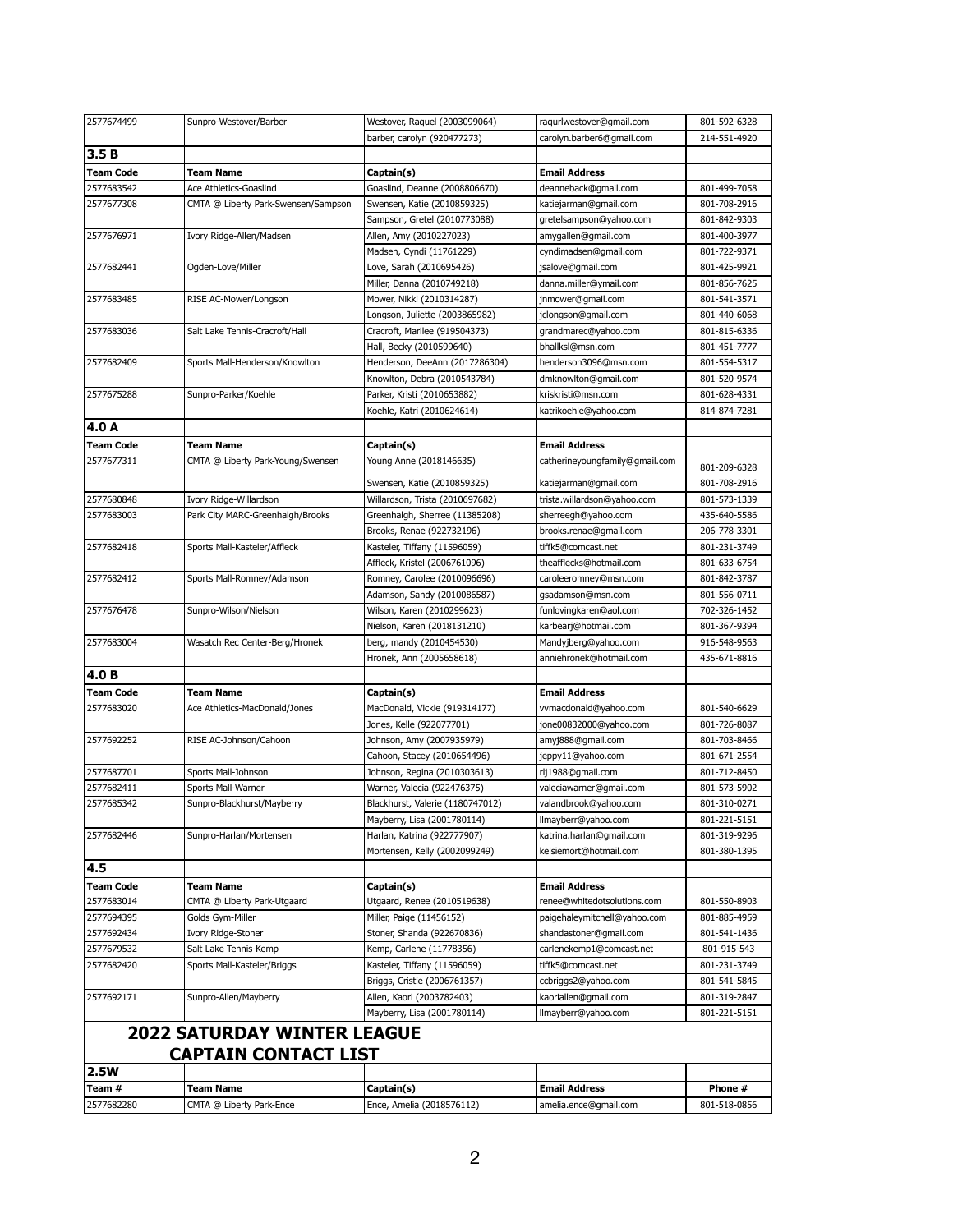| 2577679457 | CMTA @ Liberty Park-Olson            | Olson, Millie (2018374145)                                      | parksmoney@gmail.com                                | 801-664-2800                 |
|------------|--------------------------------------|-----------------------------------------------------------------|-----------------------------------------------------|------------------------------|
| 2577684414 | Cottonwood Club-Somerville           | Somerville, Jessica (2018526679)                                | jessica.janoe@gmail.com                             | 801-573-5732                 |
| 2577679537 | Salt Lake Tennis-Wright/Delong       | Wright, Ashley (2018561791)                                     | ashleysalcedo123@qmail.com                          | 801-913-0178                 |
|            |                                      | DeLong, Jamie (2018496509)                                      | jamiedelong1384@gmail.com                           | 801-440-7232                 |
| 2577694219 | Sports Mall-Moreton                  | Moreton, Olivia (2018145660)                                    | olistravelin@gmail.com                              | 801-891-3567                 |
|            |                                      | Crews, Jamie (2018638369)                                       | reynolds_jamie@hotmail.com                          | 801-910-3694                 |
| 3.0M       |                                      |                                                                 |                                                     |                              |
| Team #     | <b>Team Name</b>                     | Captain(s)                                                      | <b>Email Address</b>                                | Phone #                      |
| 2577696374 | CMTA @ Liberty Park-Balch            | Balch, Alfred (2007691664)                                      | fredbalchgm@gmail.com                               | 201-400-4191                 |
| 2577682405 | CMTA @ Liberty Park-Keller/Georgelas | Keller, Andrew (2018648873)                                     | ajkeller9211@gmail.com                              | 612-270-1110                 |
|            |                                      | Georgelas, Damon (2018476480)                                   | damon@georgelasgroup.com                            | 435-513-0531                 |
| 2577672135 | CMTA @ Liberty Park-Riches           | Riches, Ryan (2010669503)                                       | strz12345@hotmail.com                               | 801-694-8000                 |
| 2577692223 | Cottonwood Club-Ruprecht             | Ruprecht, Dave (2018172295)                                     | druprecht24@gmail.com                               | 801-520-4754                 |
| 2577683037 | Salt Lake Tennis-Heller              | Heller, Matthew (2018486206)                                    | mheller369@gmail.com                                | 5133202043                   |
| 2577679538 | Salt Lake Tennis-Smith               | Smith, Brian (2018579127)                                       | brian_dsmith@hotmail.com                            | 801-358-8145                 |
| 2577683537 | Sports Mall-Bachman                  | Bachman, Dean (2010383189)                                      | dwbach64@comcast.net                                | 801-243-9773                 |
| 2577682433 | Sports Mall-Nelson                   | Nelson, Darren (2010578817)                                     | zalebromak@gmail.com                                | 801-615-0062                 |
| 3.0W       |                                      |                                                                 |                                                     |                              |
| Team #     | <b>Team Name</b>                     | Captain(s)                                                      | <b>Email Address</b>                                | Phone #                      |
| 2577676733 | CMTA @ Liberty Park-Rose             | Rose, Katie (2018463669)                                        | katiericerose@gmail.com                             | 801-735-6888                 |
| 2577676705 | CMTA @ Liberty Park-Torres           | Torres, Kassie (2018458023)                                     | kassie.torres87@gmail.com                           | 801-815-4961                 |
| 2577687715 | Cottonwood Club-Kovacsovics/         | Kovacsovics, Madgalena (2010485712)                             | magda.kovacsovics@gmail.com                         | 503-706-1319                 |
|            | Chandramouli                         | Chandramouli, Jane (2010100015)                                 | jchandramouli@comcast.net                           | 801-232-7962                 |
| 2577679542 | Salt Lake Tennis-Bayna/Roach         | Bayna, Delia (2017049864)                                       | imdelia@hotmail.com                                 | 801-824-6385                 |
|            |                                      | Roach, Donna (2018704328)                                       | dmroach201@gmail.com                                | 630-805-3828                 |
| 2577679540 | Salt Lake Tennis-Bickmore/Fernandez- | Bickmore, Mari (2001484045)                                     | bickmoredesign@gmail.com                            | 801-828-6296                 |
|            | Seonae                               | Fernandez-Seoane, Nicole (2010000112)                           | nikileatham@yahoo.com                               | 801-245-9344                 |
| 2577682413 | Sports Mall-Favila/Armstrong         | Favila, Stephanie (2004024638)                                  | sfavila68@gmail.com                                 | 801-232-9697                 |
|            |                                      | Armstrong, Lisa (2010807267)                                    | alexals@hotmail.com                                 | 801-916-8631                 |
| 2577692704 | Sports Mall-Stroud-Peterson/Farr     | Stroud-Peterson, Naomi (2018486928)                             | naomistroudpeterson@gmail.com                       | 801-870-3155                 |
|            |                                      | Farr, Lexi (2008847868)                                         | lexi.fugate@gmail.com                               | 801-201-4597                 |
| 2577682999 | Sports Mall-Thompson/Black           | Thompson, Amber (2018118557)                                    | thompsonact@sbcglobal.net                           | 818-522-4794                 |
|            |                                      | Black, Julie (2018501946)                                       | jdianeward@live.com                                 | 801-654-5370                 |
| 3.5M       |                                      |                                                                 |                                                     |                              |
| Team #     | <b>Team Name</b>                     | Captain(s)                                                      | <b>Email Address</b>                                | Phone #                      |
| 2577683508 | CMTA @ Liberty Park-Adams            | Adams, Mark (2010056554)                                        | dunedragon@aol.com                                  | 801-390-5026                 |
| 2577688366 | CMTA @ Liberty Park-Arun             | Muthukkumaraswamy, Arunnatesh (20105 arun_natesh@yahoo.com      |                                                     | 201-673-1700                 |
| 2577682447 | CMTA @ Liberty Park-Olsen/Thomas     | Olsen, Scott (11408087)                                         | scott.olsen@allergan.com                            | 801-502-8498                 |
|            |                                      | Thomas, Matthew (2005127413)                                    | matthew.thomas@centeva.com                          | 801-398-1232                 |
| 2577672136 | CMTA @ Liberty Park-Riches           | Riches, Ryan (2010669503)                                       | strz12345@hotmail.com                               |                              |
| 2577682253 |                                      |                                                                 |                                                     |                              |
| 2577683038 |                                      |                                                                 |                                                     | 801-694-8000                 |
|            | Cottonwood Club-Eischeid             | Eischeid, Peter (2017242092)                                    | petereischeid@yahoo.com                             | 801-230-7229                 |
|            | Salt Lake Tennis-Riding/Dagostini    | Riding, Scott (2018303760)                                      | scottriding@gmail.com                               | 801-556-3204                 |
| 2577683001 | Sports Mall-Amundsen/Gannaway        | DAgostini, Brandon (2018463246)<br>Amundsen, Jerad (2018461029) | brandonpd@me.com<br>jerad.amundsen@gmail.com        | 801-244-3411<br>801-792-3538 |
|            |                                      | Gannaway, Patrick (2010823810)                                  |                                                     | 775-685-3474                 |
| 2577682439 | Sports Mall-Ludlow                   | Ludlow, David (2004835178)                                      | ppgann@gmail.com<br>daveludlow1@gmail.com           | 801-870-1801                 |
| 2577682436 | Sports Mall-Nelson                   | Nelson, Darren (2010578817)                                     | zalebromak@gmail.com                                | 801-615-0062                 |
| 2577682444 |                                      | Sato, Koji (11050302)                                           | ksato.promedica@yahoo.com                           | 801-580-4382                 |
| 2577682282 | Sports Mall-Sato                     |                                                                 |                                                     | 650-305-9099                 |
|            | Sunpro-Taylor                        | Taylor, George (919853779)                                      | georgetaylor@yahoo.com                              |                              |
| 3.5W       |                                      |                                                                 |                                                     |                              |
| Team #     | <b>Team Name</b>                     | Captain(s)                                                      | <b>Email Address</b>                                | Phone #                      |
| 2577682346 | CMTA @ Liberty Park-Bellina          | Bellina, Sophie (2018465162)                                    | sophiecbellina@gmail.com                            | 508-808-2395                 |
| 2577682422 | CMTA @ Liberty Park-Bethers/Maxfield | Bethers, Jennie (2010897949)                                    | jjbethers@yahoo.com                                 | 801-448-4909                 |
|            |                                      | Maxfield, Michelle (2010777829)                                 | michelle_maxfield@yahoo.com                         | 801-529-6283                 |
| 2577682998 | CMTA @ Liberty Park-Cooper/Andreason | Cooper, Tracie (2010275956)                                     | 4tracielc@gmail.com                                 | 801-598-9726                 |
|            |                                      | Andreason, LaNece (2001041790)                                  | lanece.andreason@gmail.com                          | 801-834-6611                 |
| 2577674731 | CMTA @ Liberty Park-Day              | Day, Elaine (2010008671)                                        | elainepageday@hotmail.com                           | 801-792-9050                 |
| 2577681296 | CMTA @ Wasatch Hills-Carruthers      | Carruthers, Linda (2002385753)                                  | tljcarruthers@msn.com                               | 801-891-3122                 |
| 2577682430 | Cottonwood Club-Kieffer/Annunziata   | Kieffer, Beata (2010581710)                                     | beatakieffer@icloud.com                             | 203-259-0488                 |
|            |                                      | Annunziata, Lauren (2018274571)                                 | laurenannz@aol.com                                  | 914-589-7767                 |
| 2577682259 | Ivory Ridge-Patch/Johnson            | Patch, Marilyn (10724646)<br>Johnson, Shirley (2000576176)      | marilynpatch@hotmail.com<br>genigalsw2021@gmail.com | 801-369-4038<br>801-376-3293 |